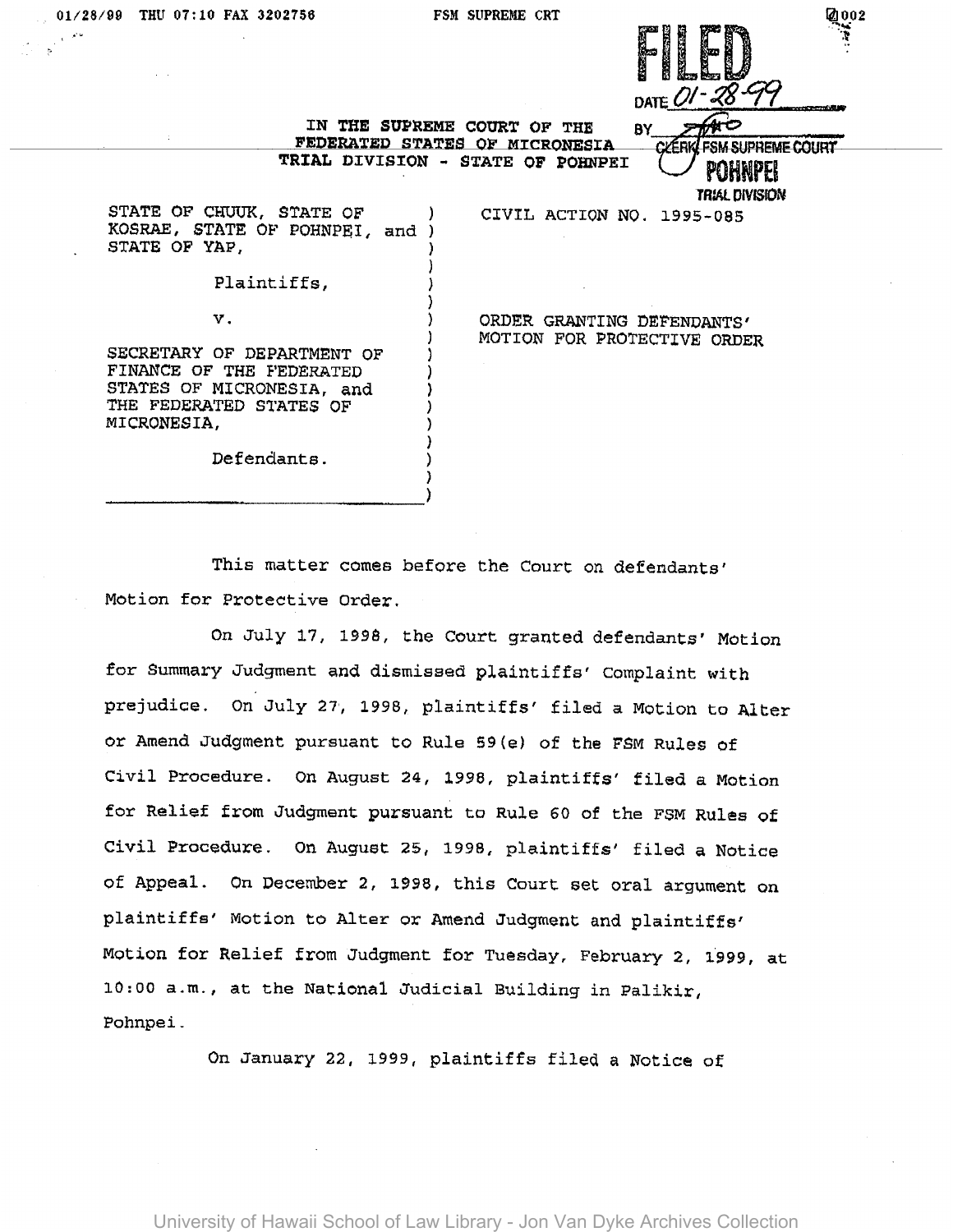, .

Deposition of Bernard Thoulag, scheduling said deposition for January 29, 1999, at 3:00 p.m. at the FSM Supreme Court. On January 27, 1999, defendants' filed a Motion for Protective Order, asking that all discovery be suspended until resolution of the pending Motions.

Rule 26(c) of the FSM Rules of Civil Procedure provides that upon Motion of a party, and for good cause shown, the Court may make any order which justice requires to protect that party from annoyance, embarrassment, oppression, or undue burden and expense. Defendants have shown good cause to suspended all discovery until resolution of the pending Motions. The noticed deposition comes more than 16 months after the discovery cutoff, and only seven days prior to the hearing on plaintiffs' Motions. Defendants will suffer undue burden and expense if forced to reopen discovery, and prepare for and attend the deposition at this late date.

More importantly, plaintiffs' deposition notice was issued post-judgment and pending appeal. Rule 27{b) of the FSM Rules of Civil Procedure provides that a party wishing to take a deposition pending appeal must file a Motion seeking leave from the Court to do so. Plaintiffs have not filed a Motion with the Court, or otherwise sought leave to take Bernard Thoulag's deposition.

Defendants' Motion for Protective Order is hereby GRANTED. All discovery by either party shall be suspended until resolution of the pending Motions.

2

University of Hawaii School of Law Library - Jon Van Dyke Archives Collection